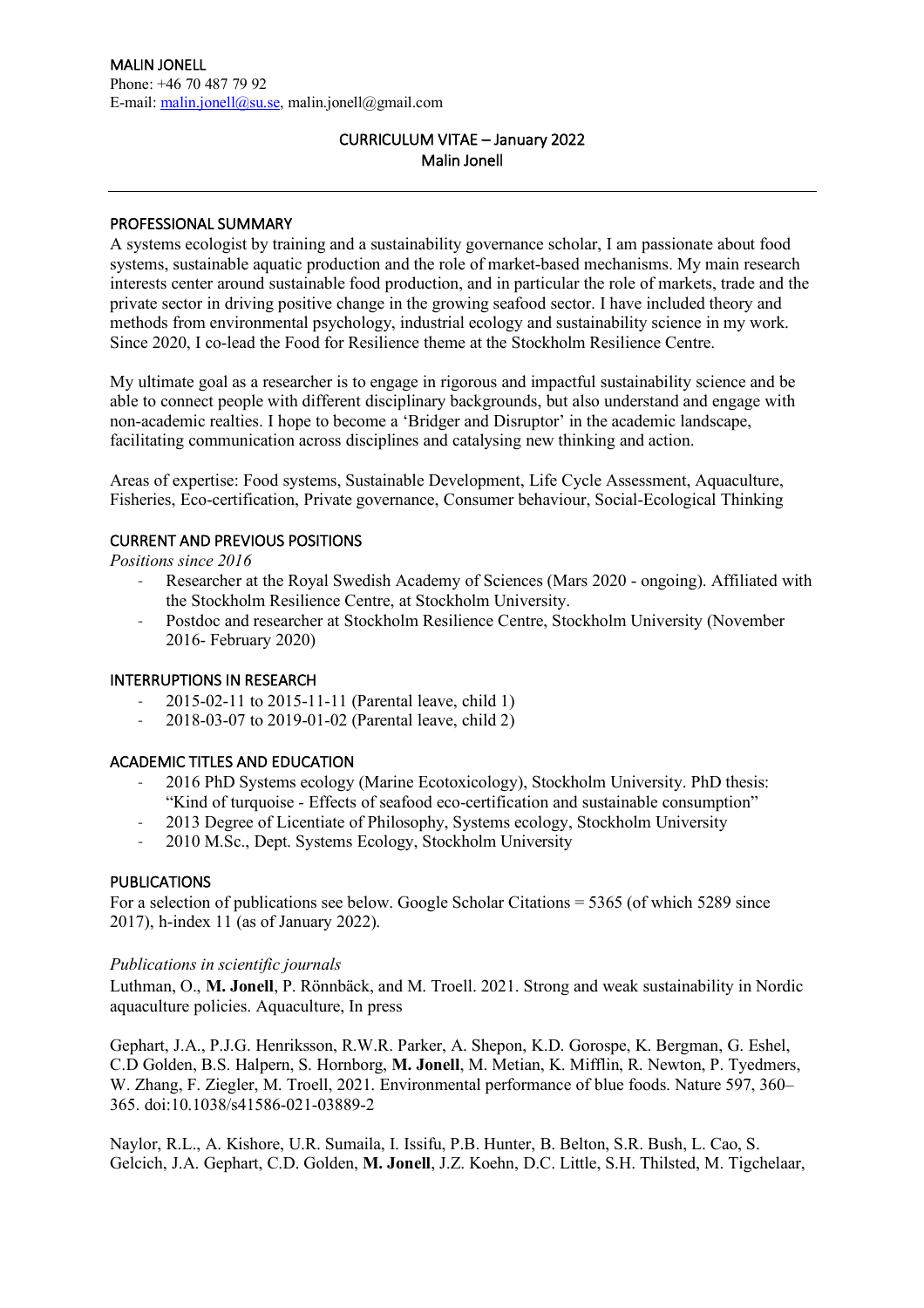#### MALIN JONELL Phone: +46 70 487 79 92 E-mail: malin.jonell@su.se, malin.jonell@gmail.com

B. Crona, 2021. Blue food demand across geographic and temporal scales. Nat. Commun. 12, 1–14. doi:10.1038/s41467-021-25516-4

Bergman, K., P. J. G. Henriksson, S. Hornborg, M. Troell, L. Borthwick, **M. Jonell**, G. Philis, and F. Ziegler. 2020. Recirculating Aquaculture Is Possible without Major Energy Tradeoff: Life Cycle Assessment of Warmwater Fish Farming in Sweden. Environmental Science & Technology

Tlusty, M. F., P. Tyedmers, M. Bailey, F. Ziegler, P. J. G. Henriksson, C. Béné, S. Bush, R. Newton, F. Asche, D. C. Little, M. Troell, and **M. Jonell**. 2019. Reframing the sustainable seafood narrative. Global Environmental Change 59 (October):101991.

Stoll, J. S., M. Bailey, and **M. Jonell**. 2019. Alternative pathways to sustainable seafood. Conservation Letters e12683.

Luthman O., M. **Jonell, M**., Troell., 2019 Governing the salmon farming industry: Comparison between national regulations and the ASC salmon standard, *Marine Policy*, *In press*

**Jonell, M., M.** Tlusty, M. Troell, P. Rönnbäck, P., 2019 Certifying farmed seafood – a drop in the ocean or a 'stepping-stone' towards increased sustainability? In Sustainability Certification Schemes in the Agricultural and Natural Resources Sectors: Outcomes for society and the environment, Ed. Vogt, M., 323 pp. Oxon: Routledge

Willett W., J. Rockström, B. Loken, M. Springmann, T. Lang, S. Vermeulen, T. Garnett, D. Tilman, F. DeClerck, A. Wood, **M. Jonell**, M. Clark, et al., 2019, Food in the Anthropocene: the EAT–Lancet Commission on healthy diets from sustainable food systems, *Lancet*

Springmann, M., M. Clark, D. Mason-D'Croz, K. Wiebe, B., L. Bodirsky, L. Lassaletta, W. de Vries, S. J. Vermeulen, M. Herrero, K.M. Carlson, **M. Jonell**, M. Troell, F. DeClerck, L. J. Gordon, R. Zurayk, P. Scarborough, M. Rayner, B. Loken, J. Fanzo, H. C. J Godfray, D. Tilman, J. Rockström, W. Willett, Options for keeping the food system within environmental limits, 2018, *Nature*, 562, 519– 525

Gordon, L.J. V. Bignet, B. Crona, P.J.G Henriksson, T.van Holt, **M. Jonell**, T. Lindahl, M. Troell, S. Barthel, L. Deutsch, C. Folke, J. Haider, J. Rockström, C. Queiroz. 2017 Rewiring food systems to enhance human health and biosphere manuscript stewardship *Environmental Research Letters*, 12 (10), 100201

**Jonell, M**., B. Crona, K. Brown, P. Rönnbäck, M. Troell., 2016. Eco-labeled Seafood: Determinants for (Blue) Green Consumption *Sustainability 8*(9), 884.

Chaplin-Kramer, R., **M. Jonell**, A. Guerry, E. F. Lambin, A. J. Morgan, D. Pennington, N. Smith, J. A. Franch, S. Polasky. 2015. Ecosystem service information to benefit sustainability standards for commodity supply chains. *Annals of the New York Academy of Sciences* 1355(1):77–97.

**Jonell, M., P.J.G. Henriksson., 2015. Mangrove-Shrimp Farms in Vietnam – Comparing Organic and** Conventional Systems Using Life Cycle Assessment. *Aquaculture* 447: 66-75

**Jonell, M.**, M. Phillips, P. Rönnbäck, M., Troell. 2013. Eco-Certification of Farmed Seafood: Will It Make a Difference? *Ambio* 42(6):659–74.

*Selected reports*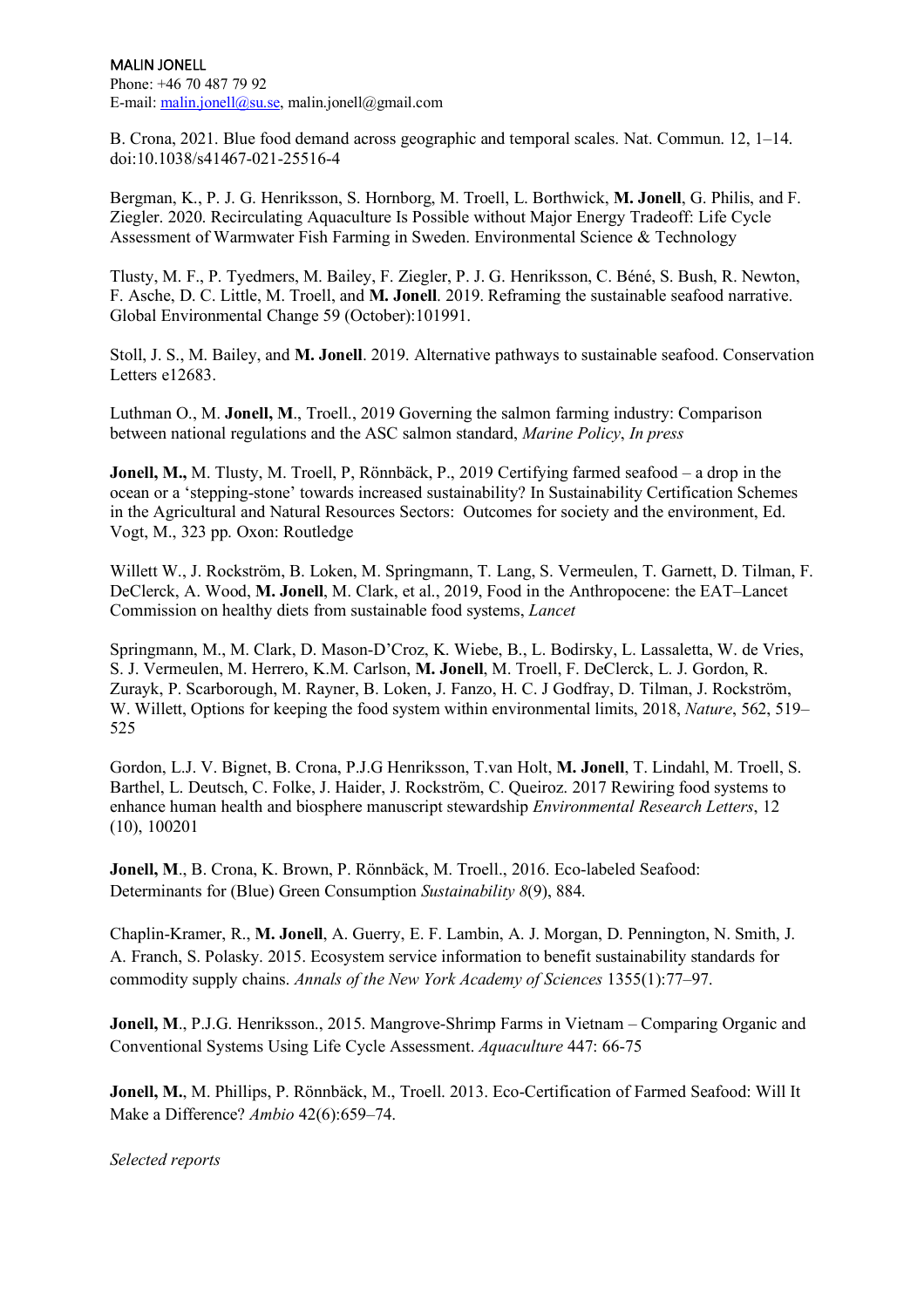MALIN JONELL Phone: +46 70 487 79 92 E-mail: malin.jonell@su.se, malin.jonell@gmail.com

Lindahl, T. and **M. Jonell**. 2020. Methods for changing dietary habits. The Consumer Authority, Background Report 2020:4.

Röös, E., J. Larsson, K. Resare Sahlin, **M. Jonell**, T. Lindahl, E. André, S. Säll, N. Harring, M. Persson, 2020, Policies for sustainable food consumption - an overview of knowledge and ways forward, SLU Future Food Reports 13, Swedish University of Agricultural Sciences, SLU Future Food.

Troell M., **M. Jonell**, B. Crona, The role of seafood for sustainable and healthy diets The EAT-Lancet commission report through a blue lens, *Beijer Discussion Paper Series* No. 266, January 2019

#### GRANTS

**Project grant** as principal investigator from Formas, 'ReSus' Retail for Sustainability - Mid-value chain engagement for food system transformation (Dnr 2021-02327) Start Year: 2022 End Year: 2026

**Project grant** as principal investigator from Formas, Seafood in Japan and Sweden - alternative pathways to sustainability (Dnr 2020-00862). External partner: Tokyo University. Start Year: 2021 End Year: 2025

## OTHER MERITS

**Public speaker** Some recent examples include:

- Norwegian Seafood Innovation Cluster's 'Sustainable Growth Summit', speaker (2017)
- Conference by the Swedish food authority & the The Royal Swedish Academy of Agriculture and Forestry, speaker (2019)
- Our Ocean Oslo, speaker at side event (2019)
- Electrolux taste target, keynote speaker (2019)
- North Atlantic Seafood Forum, DNV Launch of Aquaculture Forecast to 2050, Speaker & part of Panel discussion (2021).
- Baltic sea day (2021)

#### **Programs**

Admission to Robert Bosch Postdoc Academy for Transformational Leadership (2019-2021). The program provided an intensive high-end training with four seminars in two years that broaden inter- and transdisciplinary research competencies of early career sustainability researchers and promote their qualifications towards transdisciplinary leadership.

#### **Expert role, private food governance**

In my role as expert on eco-certification programs and their effectiveness, I've been invited to several talks and consultations.

- Part of the Aquaculture Stewardship Council's technical working group on revision of the shrimp aquaculture standard (2019-2021).
- Invited speaker, expert and panelist at two seminars held by the Marine Stewardship Council (2012 and 2017).
- Invited expert to OrAqua (organic aquaculture) participating as an aquaculture and certification expert in providing input to the EU regulations on organic aquaculture (2014).
- Invited by the FAO to create an evaluation framework for assessing conformity of public and private certification schemes with the FAO technical guidelines on aquaculture certification (2013).